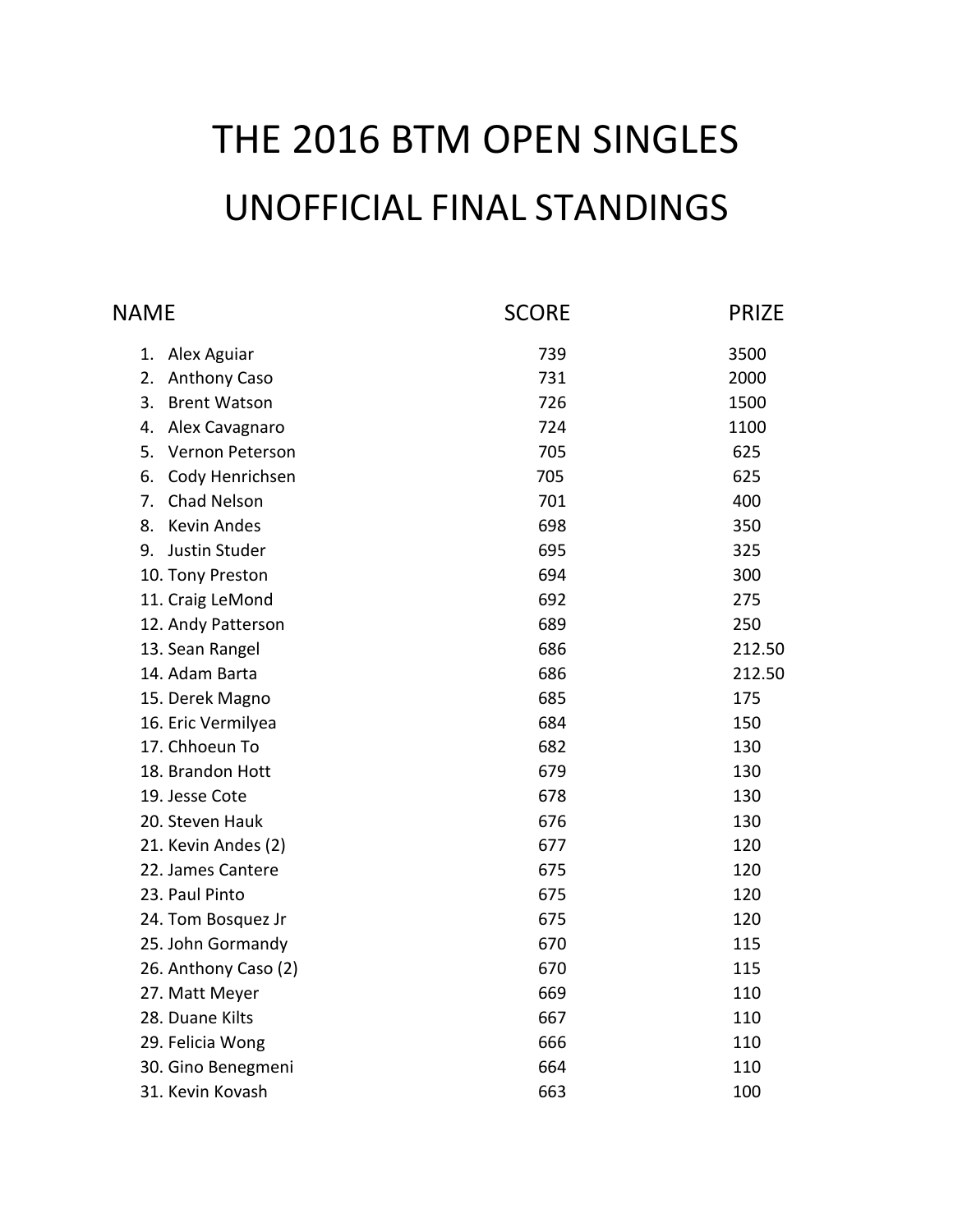| 32. Michael Webber     | 662 | 100 |
|------------------------|-----|-----|
| 33. Alex Cavagnaro (2) | 661 | 100 |
| 34. David Oulman       | 661 | 100 |
| 35. Todd Hadden        | 661 | 100 |
| 36. Craig LeMond       | 660 | 100 |
| 37. Jerry Horn         | 658 | 100 |
| 38. Zack Pope          | 655 | 100 |
| 39. Thomas Patterson   | 653 | 100 |
| 40. Quinton Gaither    | 653 | 100 |
| 41. Scott Pohl         | 652 | 90  |
| 42. Doug Scheidig      | 652 | 90  |
| 43. Rick Thomas        | 650 | 90  |
| 44. Rick Miller        | 650 | 90  |
| 45. Eric Vermilyea (2) | 650 | 90  |
| 46. Jon Matunas        | 647 | 90  |
| 47. Jake Peters        | 647 | 90  |
| 48. Jason Poli         | 646 | 85  |
| 49. Felicia Wong (2)   | 643 | 85  |
| 50. Brett Cunningham   | 643 | 85  |
| 51. Mitch Hupe         | 643 | 85  |
| 52. Kyle Anderson      | 641 | 80  |
| 53. Alex Aguiar (2)    | 641 | 80  |
| 54. Rick Miller        | 640 | 80  |
| 55. Adam Wilson        | 640 | 80  |
| 56. Brian Waliczek     | 639 | 80  |
| 57. Anthony Thompson   | 639 | 80  |
| 58. Steven Hauk        | 637 | 80  |
| 59. Eric Schmidt       | 637 | 80  |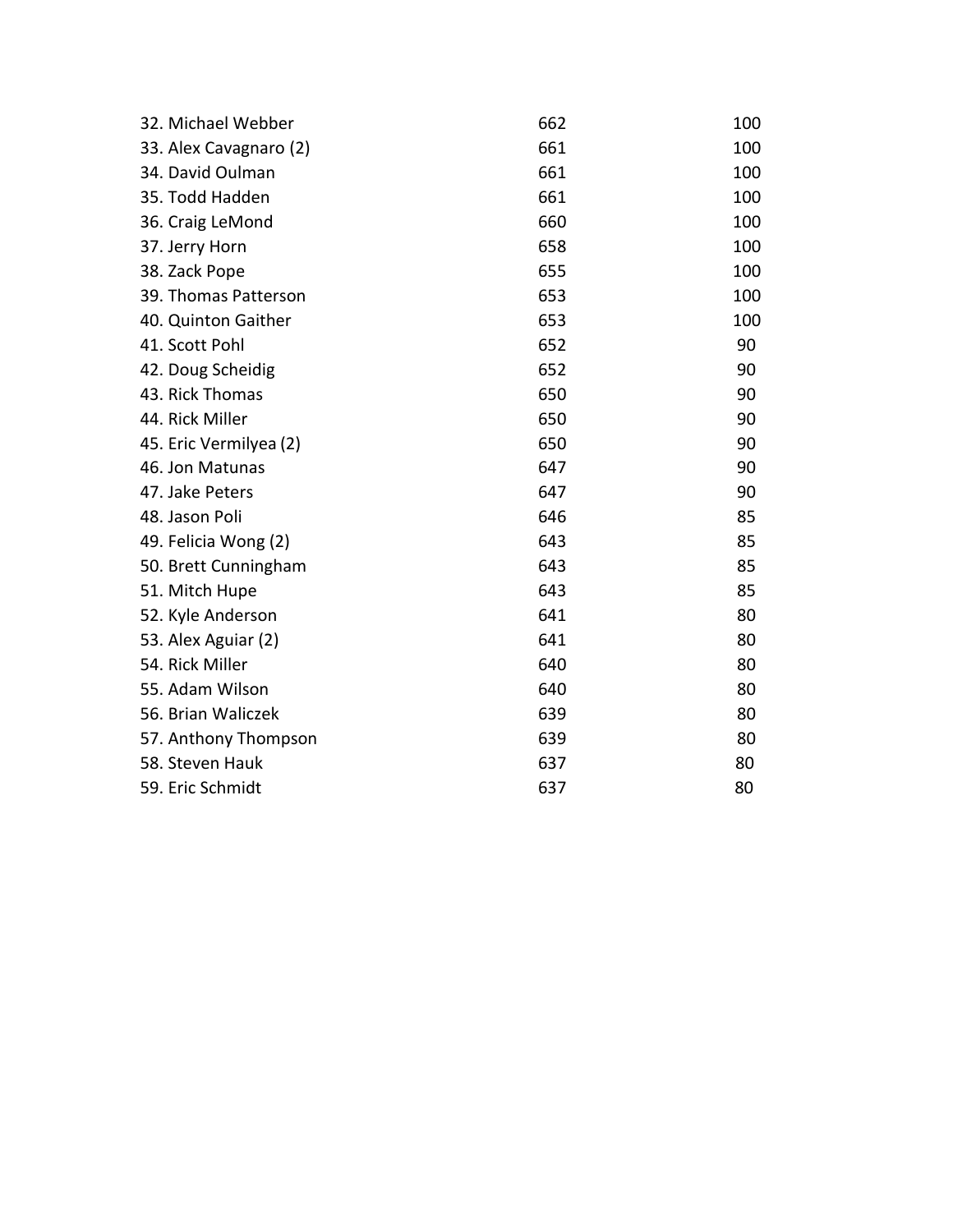## UNOFFICIAL FINAL STANDINGS SENIOR SINGLES

| 1. | Walt Schaub II      | 718 | 2000 |
|----|---------------------|-----|------|
| 2. | Jeff Brittan        | 684 | 1200 |
| 3. | <b>Rob Rice</b>     | 679 | 700  |
| 4. | Darwin Wimer        | 677 | 500  |
| 5. | Tim Barth           | 658 | 400  |
| 6. | Dean Mueller        | 657 | 300  |
| 7. | <b>Steven Davis</b> | 643 | 250  |
| 8. | Pete Thomas         | 641 | 220  |
| 9. | Mitch Vernon        | 633 | 180  |
|    | 10. Mike Tryniski   | 632 | 150  |
|    | 11. John Burkett    | 626 | 120  |
|    | 12. Sam Carter      | 626 | 120  |
|    | 13. Terry Leong     | 624 | 100  |
|    | 14. Rob Downer      | 618 | 100  |
|    | 15. C K Moore       | 614 | 85   |
|    | 16. Walt Schaub (2) | 628 | 85   |
|    | 17. Terry Leong (2) | 616 | 85   |
|    | 18. Dean Martin     | 613 | 85   |
|    | 19. Curt Guinn      | 612 | 85   |
|    | 20. Rob Hoffman     | 610 | 85   |
|    | 21. Sam Carter (2)  | 609 | 80   |
|    | 22. Ed Silva        | 607 | 80   |
|    | 23. Ed Roberts      | 607 | 80   |
|    | 24. Roger Stedge    | 606 | 80   |
|    | 25. Ernest Spriggs  | 604 | 80   |
|    | 26. John Burkett    | 604 | 80   |
|    | 27. Paul Rumbaugh   | 602 | 80   |
|    | 28. Michael Black   | 602 | 80   |
|    | 29. David Oulman    | 601 | 80   |
|    | 30. Ernest Sevons   | 601 | 80   |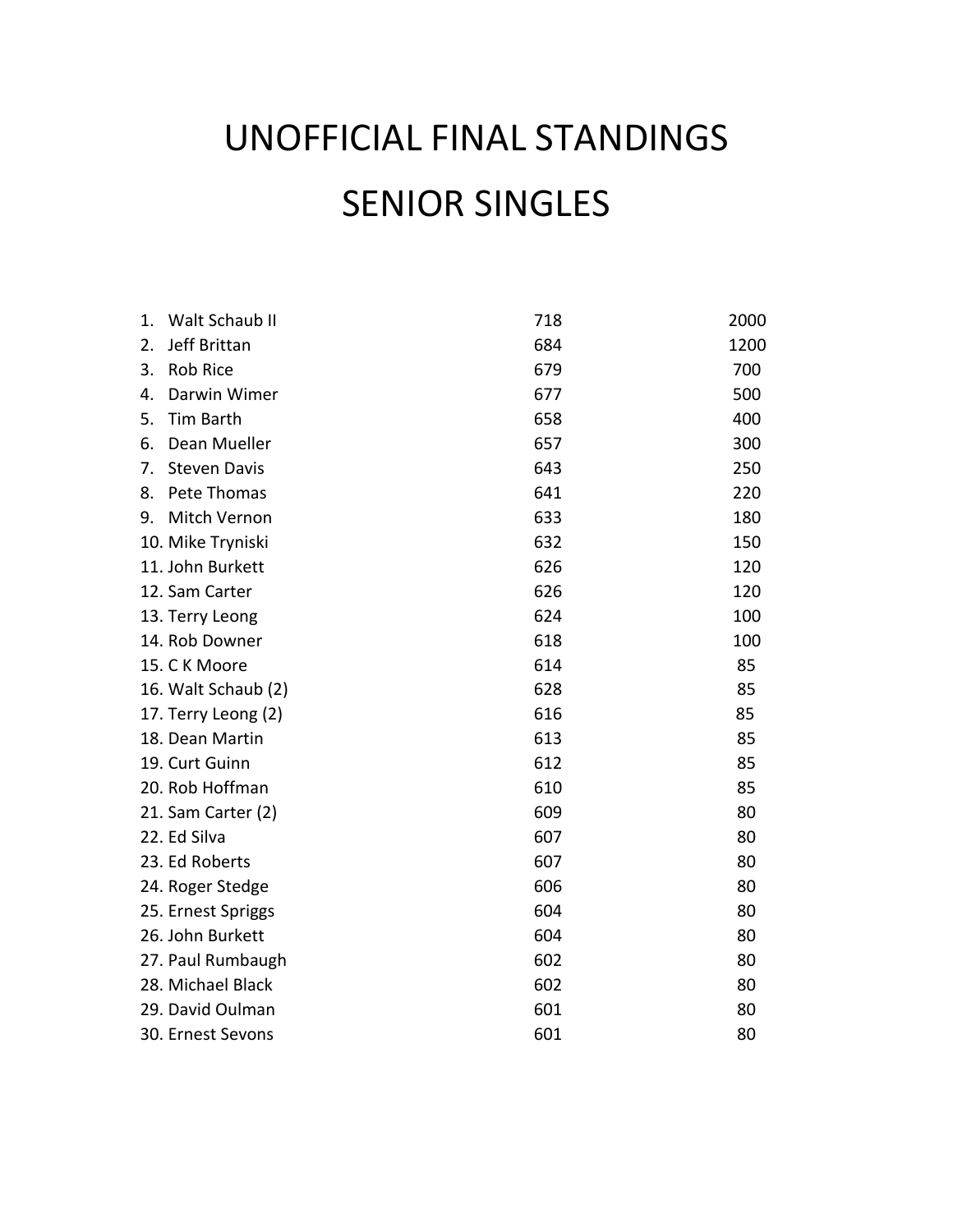#### UNOFFICIAL FINAL STANDINGS

#### SUPER SENIOR SINGLES (65+)

| 1. Terry Leong    | 685 | 600 |
|-------------------|-----|-----|
| 2. Phil Prieto    | 629 | 450 |
| 3. Ed Roberts     | 623 | 325 |
| 4. Dave Lawson    | 596 | 225 |
| 5. Vin D'Aleo     | 594 | 150 |
| 6. Darwin Wimer   | 593 | 100 |
| 7. Gary Dickinson | 583 | 80  |

## UNOFFICIAL FINAL STANDINGS

#### 199 UNDER SINGLES

| 1. Jon Weaver        | 587 | 550 |
|----------------------|-----|-----|
| 2. John Paul Niega   | 558 | 275 |
| 3. John Bovoy        | 556 | 150 |
| 4. Lawrence Harvanko | 546 | 100 |
| 5. Rob Parker Sr     | 542 | 80  |

#### UNOFFICIAL FINAL STANDINGS

#### LADIES SINGLES

| 1. Marcia Kloempken | 598 | 200 |
|---------------------|-----|-----|
| 2. Karen Barcal     | 597 | 100 |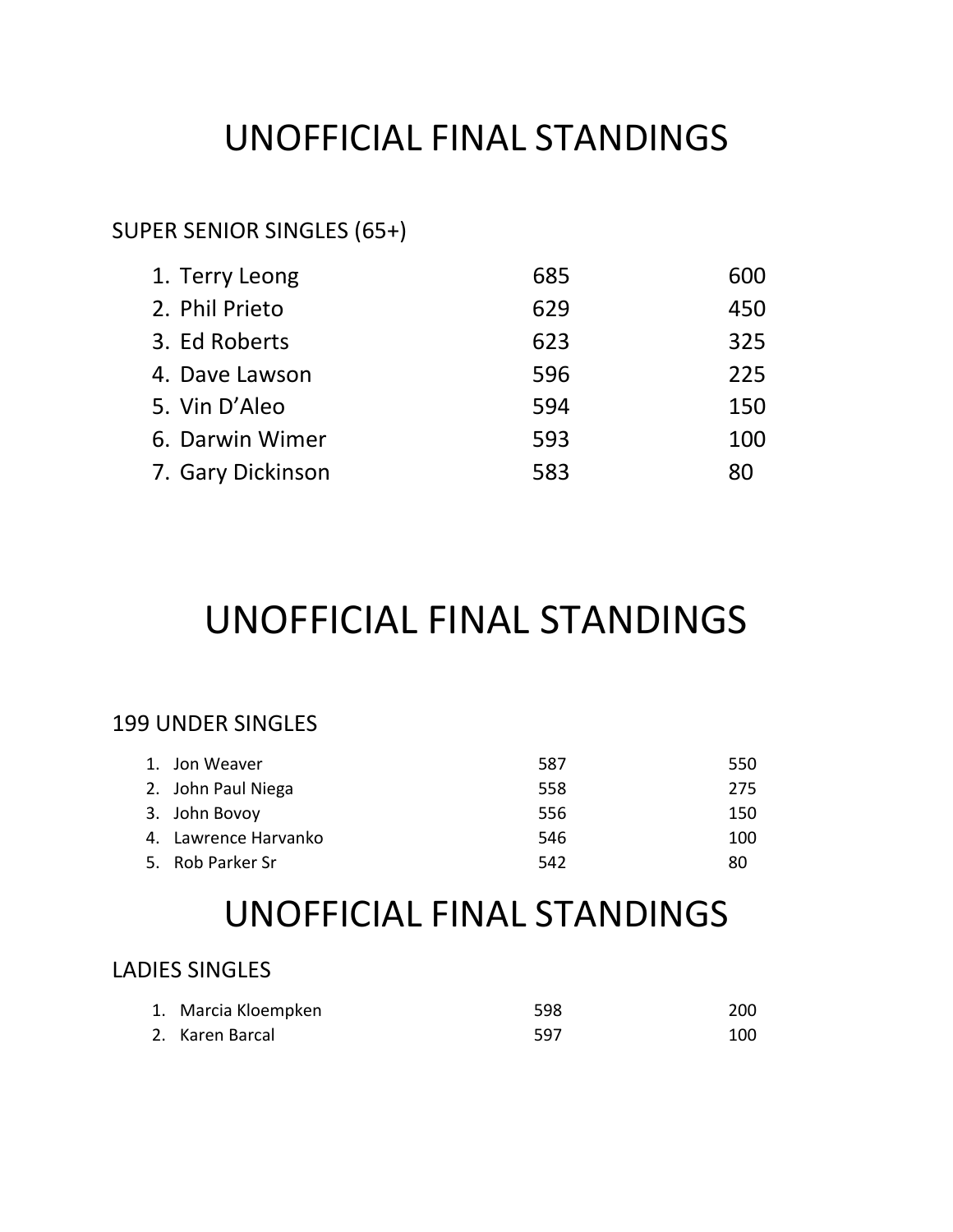#### UNOFFICIAL FINAL STANDINGS

| <b>OPEN DOUBLES</b> |                                     | <b>SCORE</b> | <b>PRIZE</b> |
|---------------------|-------------------------------------|--------------|--------------|
|                     | 1. Alex Aguiar - Alex Cavagnaro     | 1463         | 2000.00      |
| 2.                  | Matt Meyer - Chad Nelson            | 1370         | 1000.00      |
|                     | 3. Felicia Wong - Kevin Andres      | 1364         | 600.00       |
| 4.                  | Dave Oulman - Chad Nelson           | 1362         | 400.00       |
|                     | 5. Scott Pohl-Adam Barta            | 1338         | 300.00       |
|                     | 6. Rick Miller - Adam Barta         | 1336         | 250.00       |
|                     | 7. Craig LeMond - Brett Cunningham  | 1335         | 200.00       |
|                     | 8. Anthony Caso - Chris Pollizo     | 1334         | 175.00       |
|                     | 9. Rick Miller - Sean Rangel        | 1326         | 150.00       |
|                     | 10. Brian Waliczek - Adam Barta     | 1321         | 150.00       |
|                     | 11. Derek Magno - Mike Tryniski     | 1317         | 140.00       |
|                     | 12. Adam Barta - Rob Gotchall       | 1312         | 140.00       |
|                     | 13. Brandon Rice - Rob Rice         | 1303         | 130.00       |
|                     | 14. Kevin Andes - John Burkett      | 1303         | 130.00       |
|                     | 15. Justin Dunn - Vernon Peterson   | 1303         | 130.00       |
|                     | 16. Rick Miller - Scott Pohl        | 1302         | 120.00       |
|                     | 17. Chad Nelson - Dan Langer        | 1302         | 120.00       |
|                     | 18. John Gormandy - Ron Baum        | 1290         | 110.00       |
|                     | 19. Scott Pohl - Brian Waliczek     | 1287         | 110.00       |
|                     | 20. Adam Barta - Mike Rose Jr       | 1286         | 100.00       |
|                     | 21. Rick Miller - Brian Waliczek    | 1285         | 100.00       |
|                     | 22. John Gormandy - Michael Webber  | 1284         | 90.00        |
|                     | 23. Eric Schmidt - Jake Peters      | 1284         | 90.00        |
|                     | 24. Chris Pollizo - Brandon Hott    | 1282         | 90.00        |
|                     | 25. Justin Dunn - Christian Azcona  | 1275         | 90.00        |
|                     | 26. Vernon Peterson - Eugene McCune | 1274         | 75.00        |
|                     | 27. Mike Manolis - Chhoeun To       | 1273         | 75.00        |
|                     | 28. Andrew Shutt - Jason Poli       | 1272         | 75.00        |
|                     | 29. Rick Justice - Steven Hauk      | 1271         | 75.00        |
|                     | 30. John Burkett - Felicia Wong     | 1270         | 60.00        |
|                     | 31. Jerry Horn - Curt Guinn         | 1270         | 60.00        |
|                     | 32. Kyle Anderson - Bryan Thompson  | 1269         | 60.00        |
|                     | 33. Choeun To - Terry Wiley         | 1268         | 60.00        |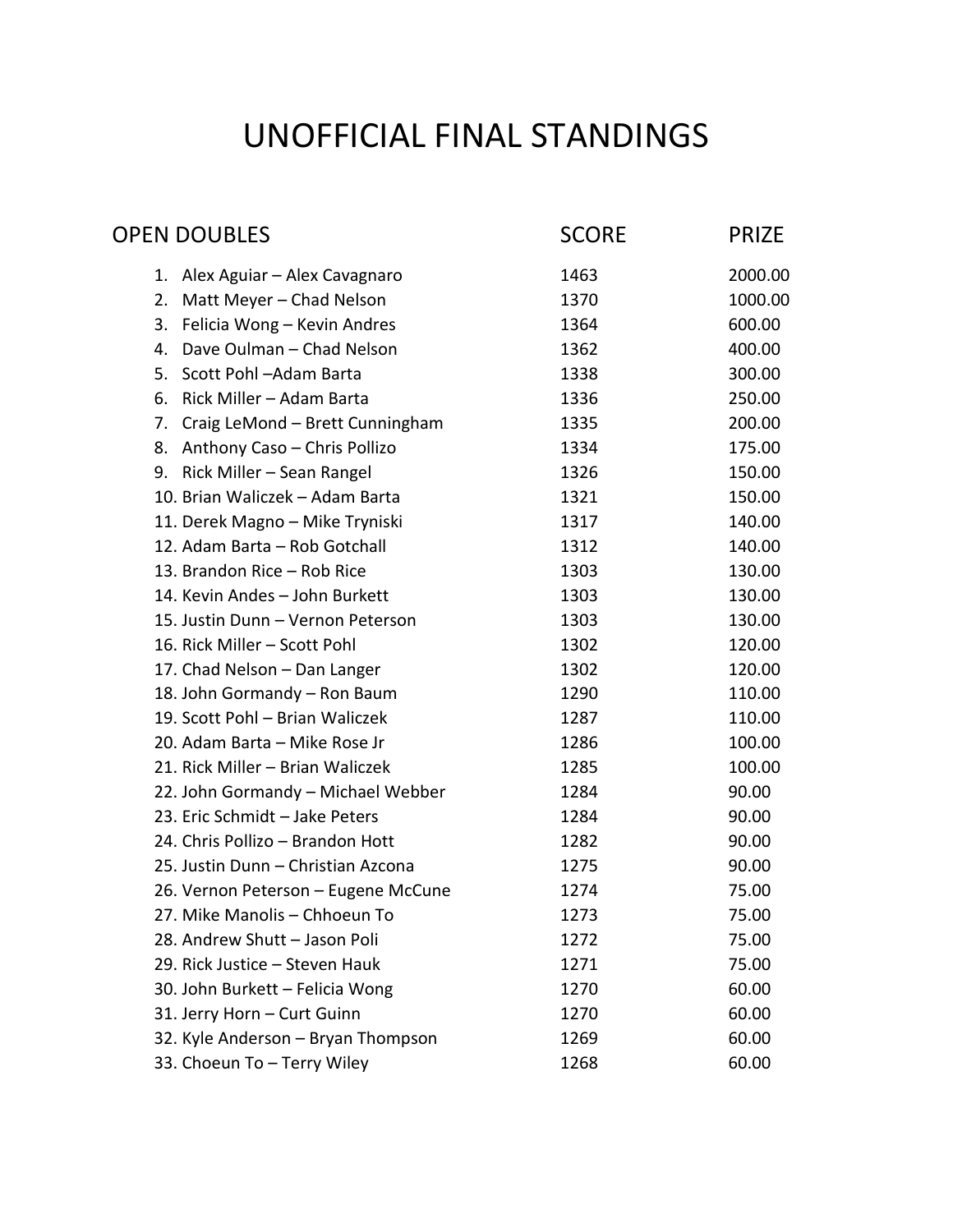## UNOFFICIAL FINAL STANDINGS

| <b>SENIOR DOUBLES</b>          | <b>SCORE</b> | <b>PRIZE</b> |
|--------------------------------|--------------|--------------|
| 1. Jeff Brittan – Rob Rice     | 1363         | 900.00       |
| 2. Roger Lehman - Jeff Brittan | 1283         | 450.00       |
| 3. Rob Rice - Roger Lehman     | 1278         | 225.00       |
| 4. Pete Thomas - Terry Leong   | 1257         | 115.00       |
| 5. Sam Carter - Terry Leong    | 1245         | 100.00       |
| 6. Phil Prieto - Ed Roberts    | 1236         | 85.00        |
| 7. Pete Thomas – Sam Carter    | 1219         | 85.00        |
| 8. Rick Thomas - Doug Becker   | 1216         | 70.00        |
| 9. Ed Silva $-$ J Davis        | 1201         | 70.00        |
| 10. Ed Roberts - Phil Prieto   | 1186         | 60.00        |
| 11. Rudy Moreno - Ed Roberts   | 1181         | 60.00        |
|                                |              |              |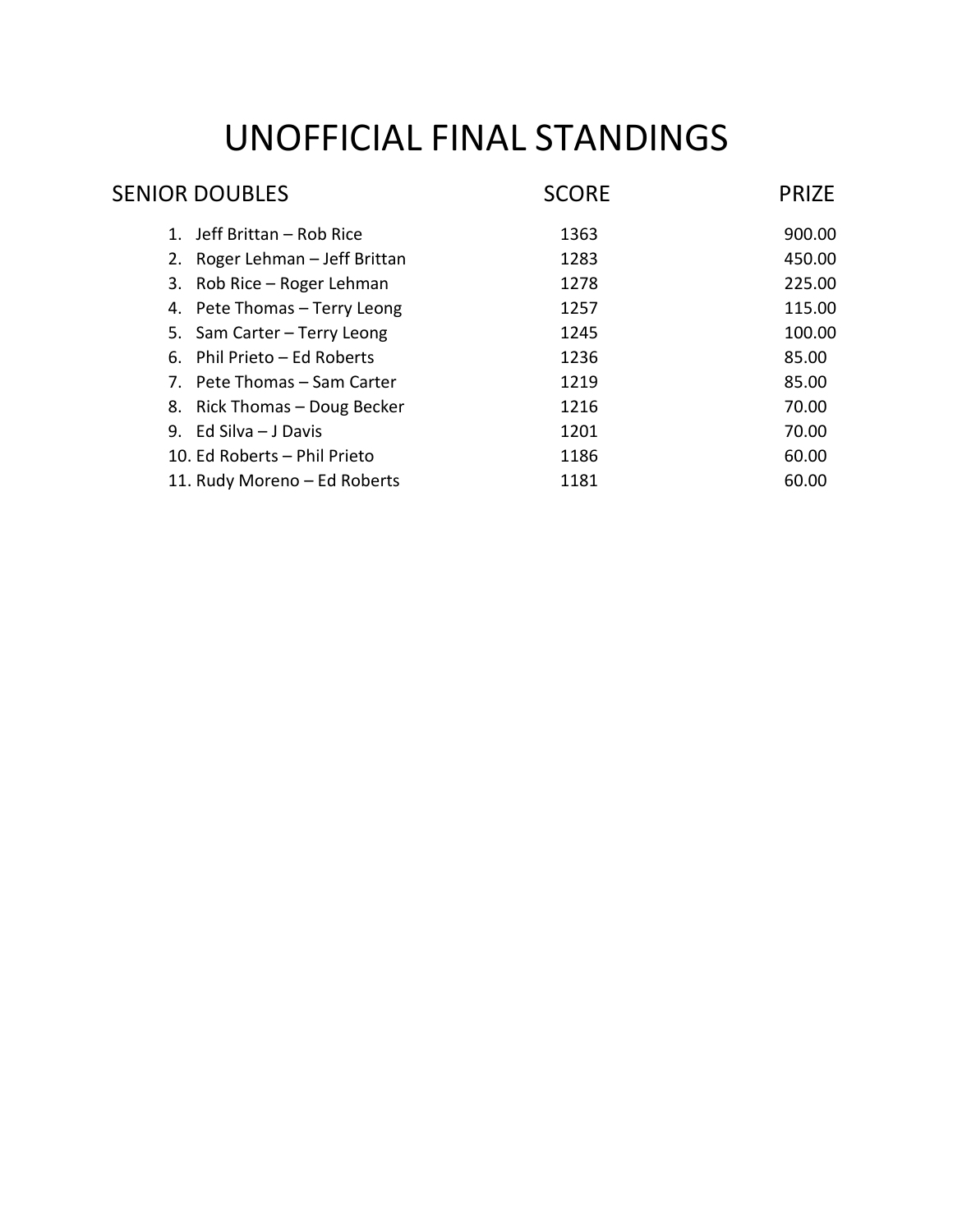#### **BTM**

#### HIGH GAME ON EACH PAIR

\$300 Bonus courtesy of these sponsors

Lanes 17-18 Sponsored by Bowler X.com

Rick Miller 279

Lanes 19-20 Sponsored by Buddies Pro Shop

Justin Studer 300

Matt Meyer 300

Lanes 21-22 Sponsored by Eileen's Bowling Buddy

Duane Kilts 278

Lanes 23-24 Sponsored by McCorvey's Bowling World Chad Roberts 288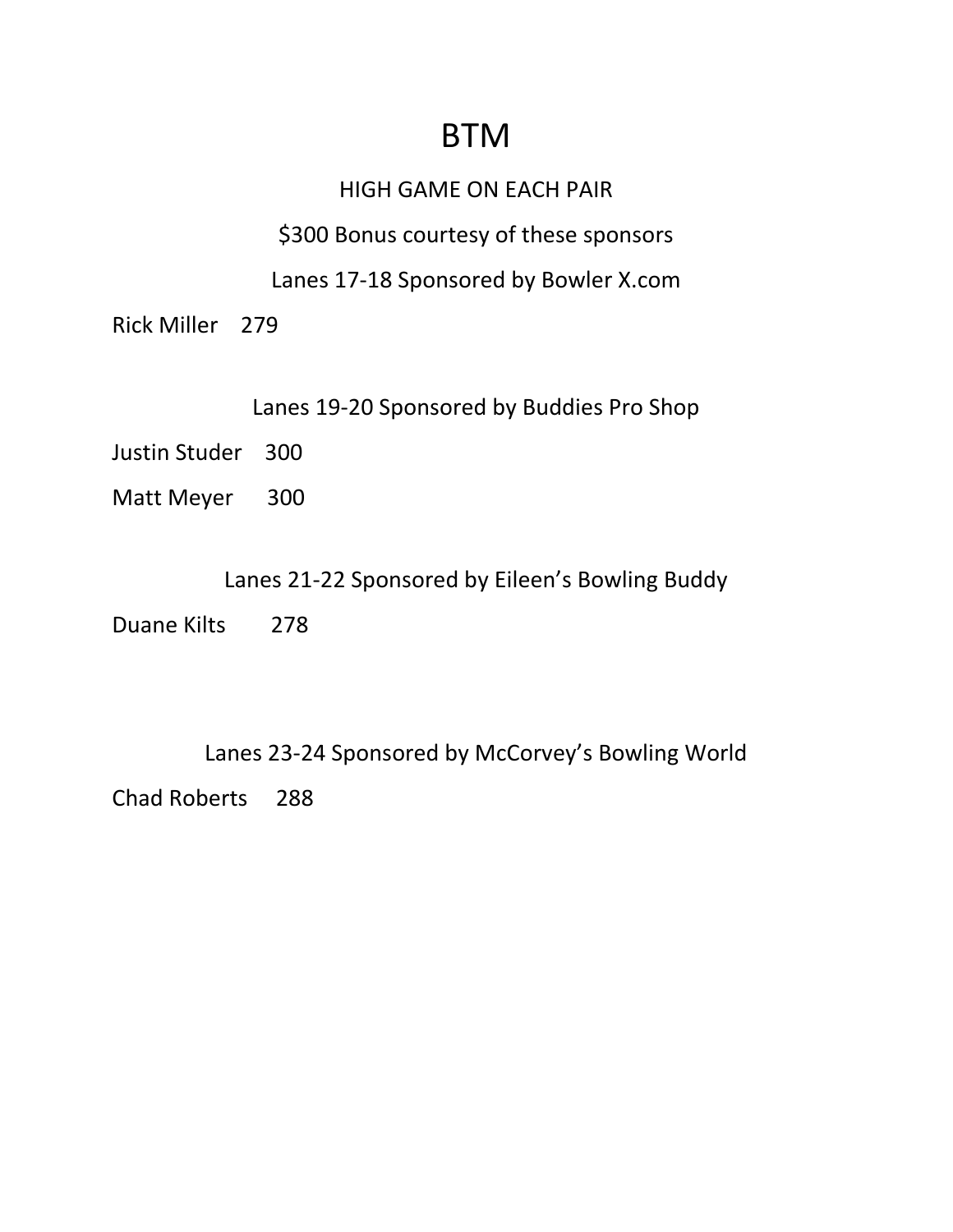## THE BTM BATTLE OF THE BRANDS UNOFFICIAL FINAL STANDINGS

| Alex Aguiar         | 739 | <b>STORM</b>     | 1556.00 |
|---------------------|-----|------------------|---------|
| <b>Chad Nelson</b>  | 701 | <b>STORM</b>     | 972.50  |
| <b>Kevin Andes</b>  | 698 | <b>STORM</b>     | 583.50  |
| Felicia Wong (Lady) | 666 | <b>BRUNSWICK</b> | 389.00  |
| Jeff Brittan (sr)   | 684 | <b>STORM</b>     | 389.00  |

# CLEAN 30 JACKPOT

Cody Hendricksen, Kevin Andres and Felicia Wong

\$873.00 EACH

HIGH GAME JACKPOT

Justin Studer and Matt Meyer 300

\$825.00 EACH